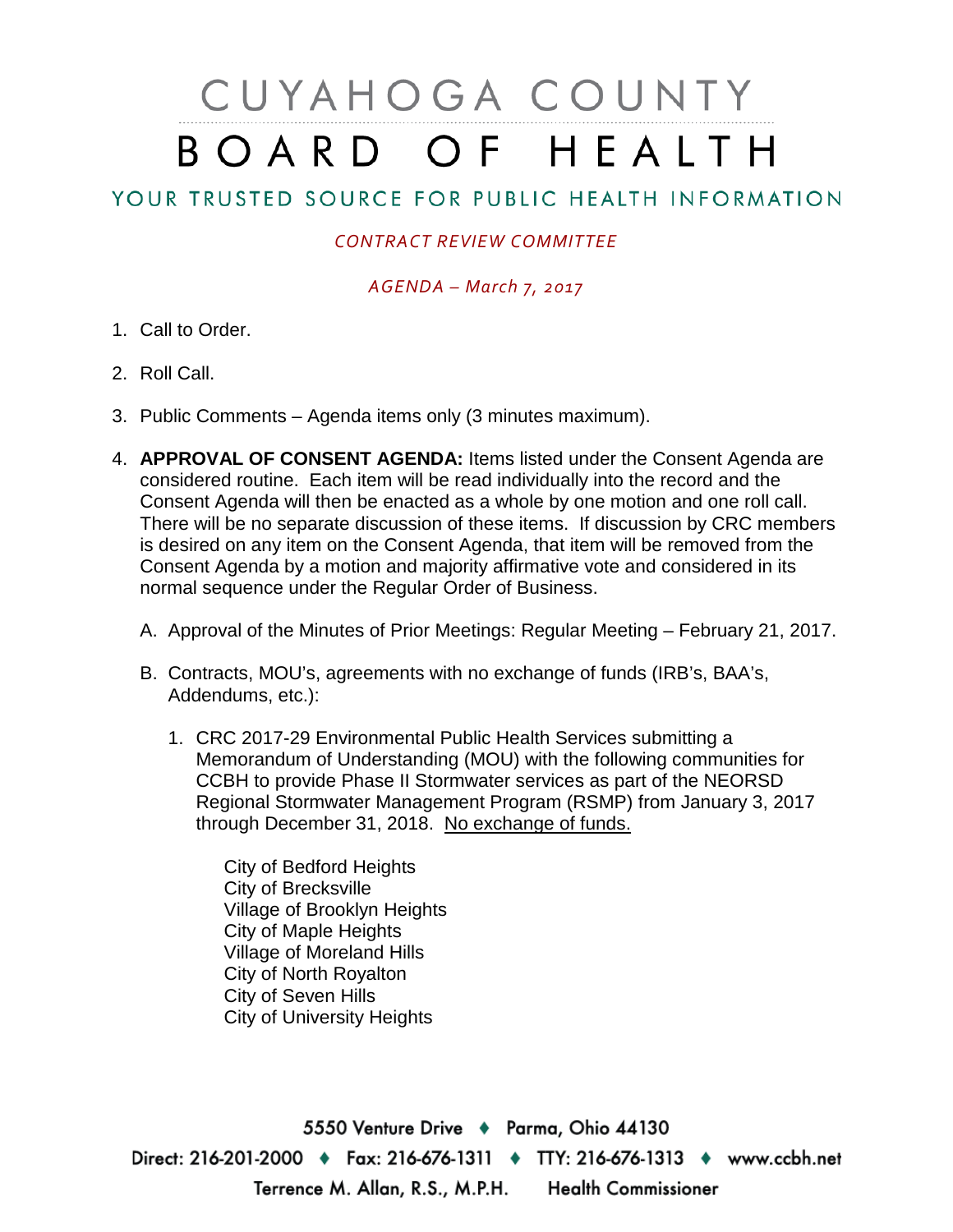2. CRC 2017-30 Environmental Public Health Services submitting an amendment to the contract with BDL General Contracting (CRC 2016-115) under the Lead Hazard Control grant to extend the end of the contract period from February 20, 2017 to May 1, 2017. Amount to be paid to BDL General Contracting to remain the same.

### 5. **CONTRACTS AND AWARDS:**

- A. Tabled Items
	- 1. CRC 2016-121 Ryan White Part A Program Direct Services RFP# 2016-08
- B. New Items For Review
	- 1. Bid/Quote Openings ≥ \$25,000.00

None

- 2. Bid/Quote Openings < \$25,000.00
	- a. CRC 2017-31 HIP-Cuyahoga Videography Services RFQ# 2017-01
	- b. CRC 2017-32 Environmental Public Health CCBH Truck RFQ# 2017-03

*Lead Program*

- c. CRC 2017-33 4612 E  $90^{th}$  St. Garfield Heights, Ohio 44125
- d. CRC 2017-34 14605 Brunswick Ave. Maple Heights, Ohio 44137
- 3. Expenditures: Contracts < \$25,000.00
	- a. CRC 2017-35 Prevention and Wellness Services submitting a contract with Cuyahoga County Planning Commission under the Creating Healthy Communities (CHC) grant from January 1, 2017 through August 31, 2017. Amount to be paid to Cuyahoga County Planning Commission is not to exceed \$10,000.00.

5550 Venture Drive + Parma, Ohio 44130 Direct: 216-201-2000 ♦ Fax: 216-676-1311 ♦ TTY: 216-676-1313 ♦ www.ccbh.net Terrence M. Allan, R.S., M.P.H. Health Commissioner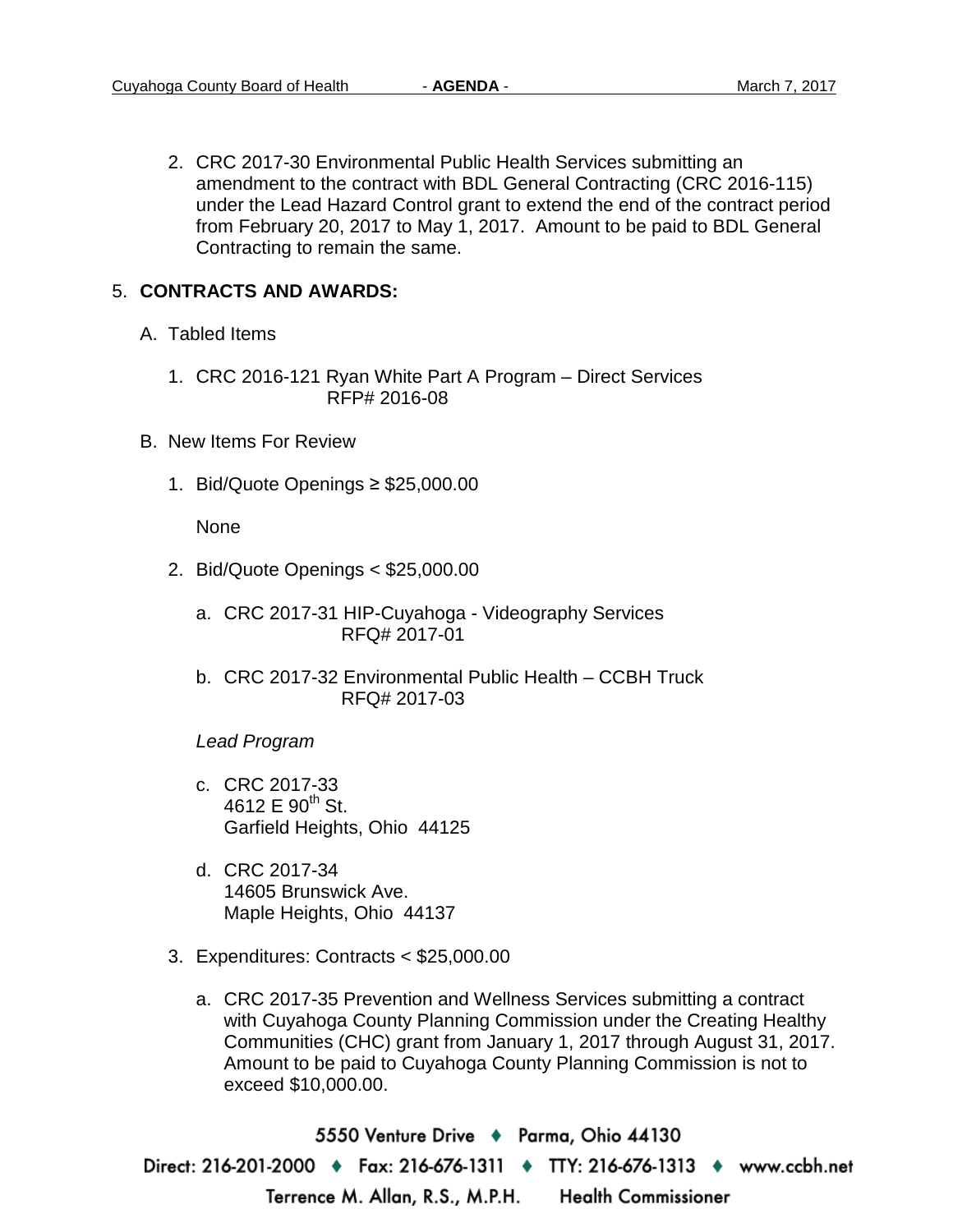Purpose: To develop a Community Food Assessment for Cuyahoga County with a focus on CHC priority communities.

Funding Source: 100% reimbursable through the FY2017 CHC grant.

b. CRC 2017-36 Prevention and Wellness Services submitting a contract with Lamar Advertising under the Racial and Ethnic Approaches to Community Health (REACH) grant from May 1, 2017 through September 29, 2017. Amount to be paid to Lamar Advertising is not to exceed \$20,000.00.

Purpose: To provide production and advertising space for Active Living and Hypertension advertising campaigns.

Funding Source: 100% reimbursable through the FY2017 REACH grant.

- c. CRC 2017-37 Environmental Public Health Services submitting the following contracts under the ODH 2017 Injury Prevention grant:
	- i. Medina County Health District  $2/1/17 12/31/17$  \$15,000.00

Purpose: To establish and expand capacity of PDO coalition, working with local prescribers, assessing OARRS usage rates and increasing access to naloxone.

Funding Source: 100% reimbursable through the FY2017 ODH Injury Prevention grant.

ii. The MetroHealth System  $2/1/17 - 12/31/17$  \$17,532.66

Purpose: For the implementation of an educational curriculum for physicians, expansion of Project DAWN education and distribution and training of law enforcement to carry naloxone.

Funding Source: 100% reimbursable through the FY2017 ODH Injury Prevention grant.

iii. Recovery Resources 2/1/17 – 12/31/17 \$ 8,000.00

Purpose: To expand capacity and address prescription drug overdose in Cuyahoga County.

5550 Venture Drive + Parma, Ohio 44130 Direct: 216-201-2000 ♦ Fax: 216-676-1311 ♦ TTY: 216-676-1313 ♦ www.ccbh.net Terrence M. Allan, R.S., M.P.H. Health Commissioner